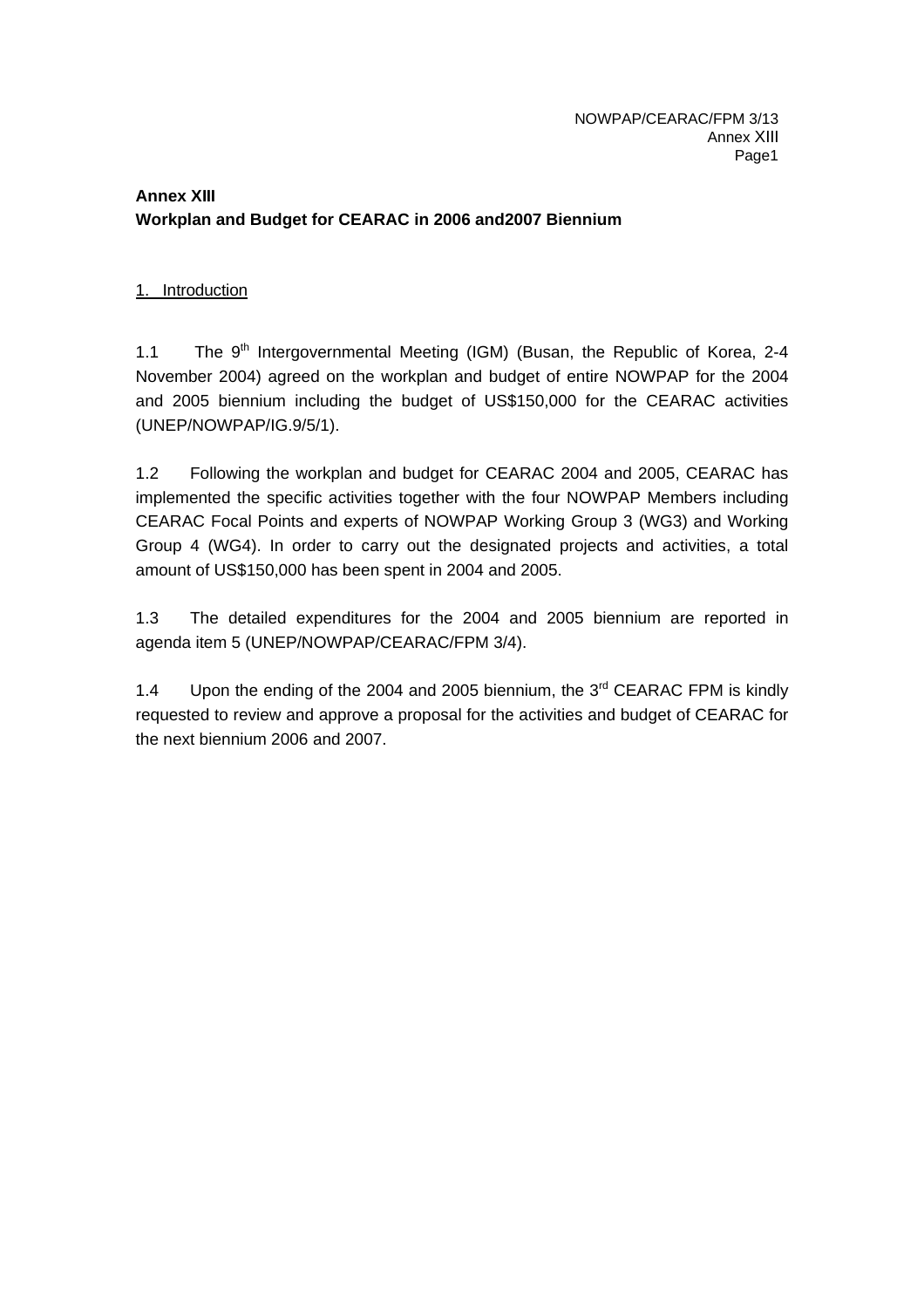#### 2. Proposed Activities for the 2006 and 2007 Biennium

# **Workplan and Budget for CEARAC for 2006 and 2007**

| table 1                                                                                                                                               |                                     |                                                                                  |                  |                                         |
|-------------------------------------------------------------------------------------------------------------------------------------------------------|-------------------------------------|----------------------------------------------------------------------------------|------------------|-----------------------------------------|
| <b>Activity</b>                                                                                                                                       | <b>Planned</b><br>date              | <b>Responsibility</b>                                                            | <b>Remarks</b>   | <b>Planned</b><br><b>Budget</b><br>US\$ |
| Organization of CEARAC 4th<br><b>Focal Points Meeting</b>                                                                                             | <b>March</b><br>2006                | <b>CEARAC</b> with assistance<br>Οf<br><b>RCU, UNEP</b>                          | Toyama,<br>Japan | 23,000                                  |
| <b>Publication of CEARAC</b><br><b>Newsletter</b>                                                                                                     | <b>Summer</b><br>2006               | <b>CEARAC</b>                                                                    |                  | 2,000                                   |
| Organization of 3 <sup>rd</sup> Joint<br>Meeting of WG3 (HAB) and<br>WG4 (RS) *1                                                                      | <b>Summer</b><br>2006               | <b>CEARAC with assistance</b><br>of RCU, UNEP                                    | Busan,<br>Korea  | 30,000                                  |
| <b>Intersessional work</b>                                                                                                                            | Through-<br>out 2006                | CEARAC in<br>cooperation<br>with UNEP and relevant<br>regional organizations     |                  | 3,000                                   |
| Organization of CEARAC 5th<br><b>Focal Points Meeting</b>                                                                                             | September<br>2007                   | <b>CEARAC</b> with assistance<br>οf<br><b>RCU,UNEP</b>                           | Toyama,<br>Japan | 23,000                                  |
| <b>Publication of CEARAC</b><br><b>Newsletter</b>                                                                                                     | <b>Summer</b><br>2007               | <b>CEARAC</b>                                                                    |                  | 2,000                                   |
| Specific project (tentative)<br>WG3(HAB)<br>- Booklet of Case Studies<br>of Mitigation of Red<br><b>Tides</b><br>WG4(RS)<br>- guideline<br>- training | Through-<br>out<br>2006<br>and 2007 | <b>CEARAC with assistance</b><br>of consultant(s)                                |                  | 56,000                                  |
| Others <sup>*2</sup>                                                                                                                                  |                                     |                                                                                  |                  |                                         |
| <b>Intersessional work</b>                                                                                                                            | Through-<br>out 2007                | <b>CEARAC</b> in cooperation<br>with UNEP and relevant<br>regional organizations |                  | 3,000                                   |
| <b>Cooperation, coordination</b><br>of CEARAC activities                                                                                              | Through-<br>2006<br>out<br>and 2007 | <b>CEARAC</b> in cooperation<br>with UNEP and relevant<br>regional organizations |                  | 8,000                                   |
| <b>TOTAL</b>                                                                                                                                          |                                     |                                                                                  |                  | 150,000                                 |

Note: \*1: The 3<sup>rd</sup> Joint Meeting of WG3 (HAB) and WG4 (RS) is planning to be held back to back with the workshop sponsored by Northwest Pacific Region Environmental Cooperation Center (NPEC).

 $*2$ : Others (pending approval by the 10<sup>th</sup> NOWPAP IGM and availability of funds) include Marine Litter, Assessment and Management of Land-Based Activities, State of Marine Environment Report and so on.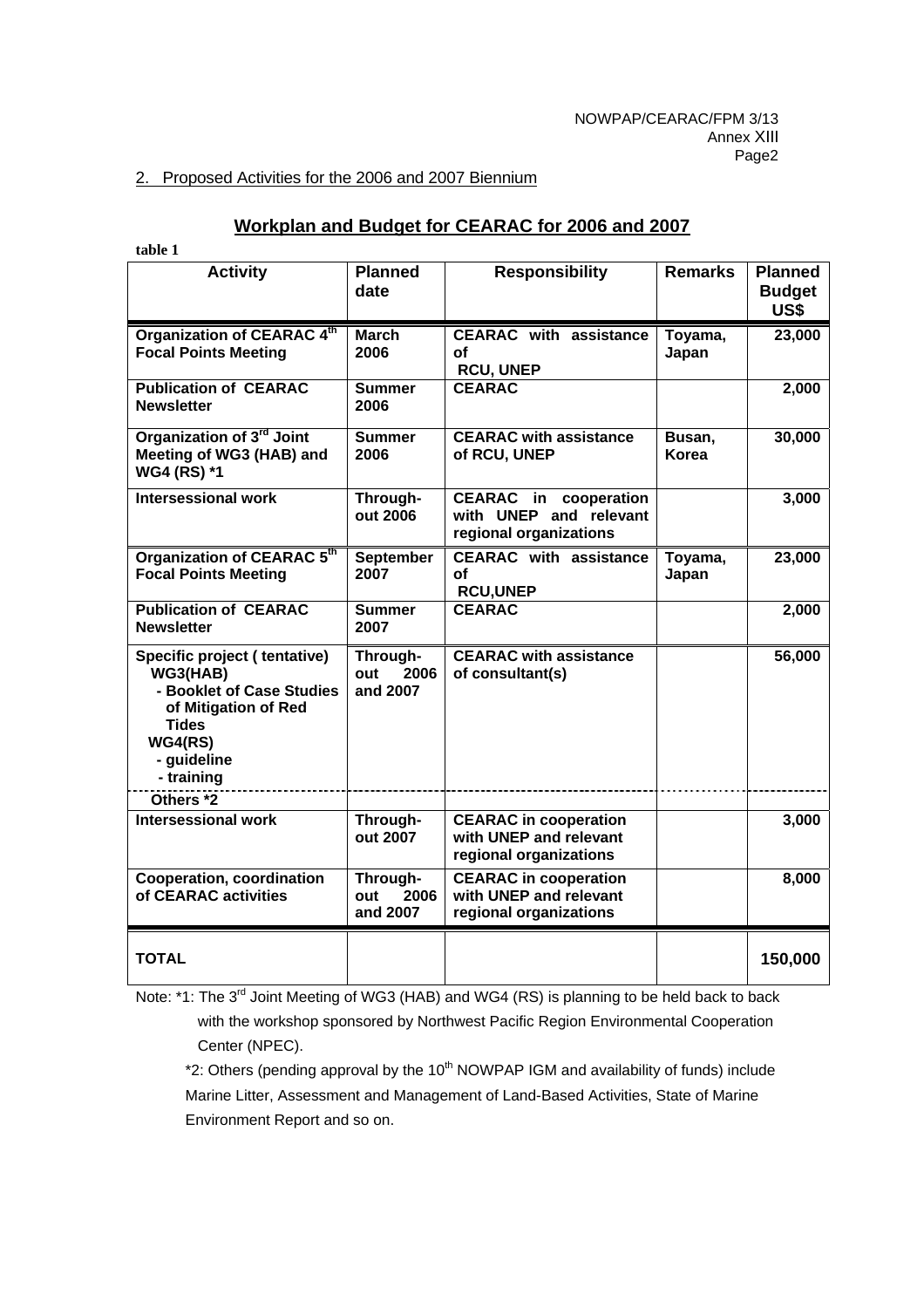#### 2.1 Organization of the  $4<sup>th</sup>$  and  $5<sup>th</sup>$  CEARAC Focal Points Meeting

The Fourth and Fifth CEARAC Focal Points Meeting will be held in Toyama, Japan in March 2006 and September 2007 respectively in order to carry out its designate goals and purposes, which are described in the Terms of Reference (TOR) for the CEARAC Focal Points Meeting.

The Fourth CEARAC Focal Points Meeting will discuss the finalized budget of CEARAC for 2006 and 2007 after the  $10<sup>th</sup>$  IGM and review the progress in implementation of the activity including the intersessional activity of NOWPAP WG3(HAB) and WG4 (RS).

The Fifth CEARAC Focal Points Meeting will also review and approve the progress in implementation of the workplan and budget for 2006 and 2007. Other matters related to the special monitoring and coastal environmental assessment may be discussed on recommendation from the CEARAC Focal Points. During the meeting, the frame workplan for CEARAC for 2008 and 2009 will be expected to be presented by the CEARAC secretariat.

Budget: US\$46,000 (US\$23,000 @year)

# 2.2 Publication of the CEARAC Newsletter

The third and fourth issue of the CEARAC Newsletter will be published in summer 2006 and 2007 respectively, 500 copies each time, and will be distributed to people who are concerned with CEARAC activities and with special monitoring and coastal environmental assessment.

Budget: US\$4,000 (US\$2,000 @year)

2.3 Organization of the 3<sup>rd</sup> WG3 (HAB) and WG4(RS) meetings

The Third NOWPAP WG3 (HAB) and WG4 (RS) meetings will be planned to be held simultaneously in Busan, the Republic of Korea, in summer 2006. The experts of both WGs requested a joint meeting to exchange information each other because the both activities of WG3 (HAB) and WG4 (RS) are closely related.

The meeting will review the outcome of the intersessional works, such as the development of the database on HAB and RS, and the Integrated Reports. Furthermore, the meeting will discuss the detailed workplan for 2006 and 2007.

Budget: US\$30,000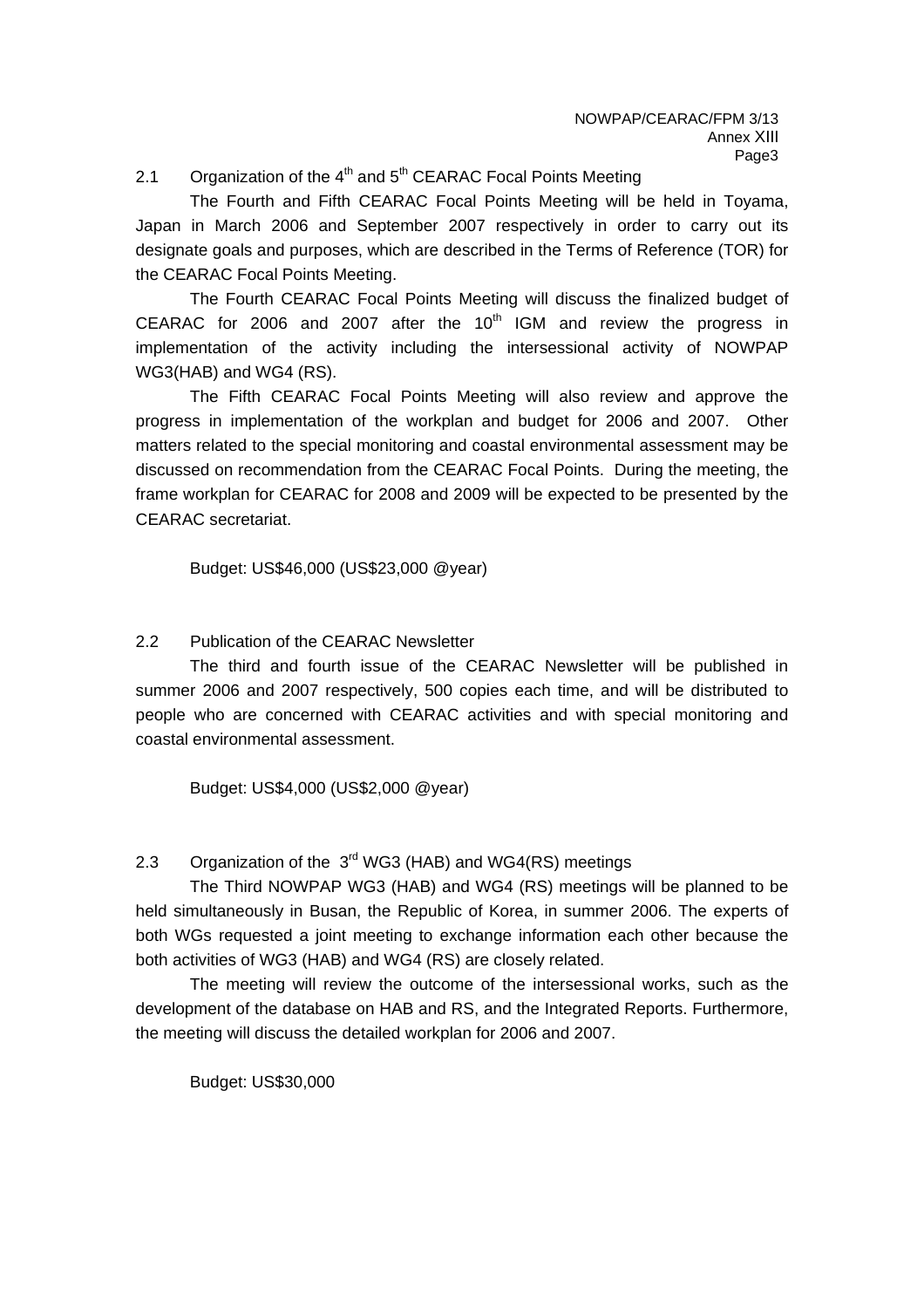2.4 Intersessional work for 2006 and 2007

CEARAC will continue to work for implementing activities designated by the NOWPAP WG3 (HAB) and WG4(RS) meetings in cooperation with CAERAC Focal Points, experts and related regional and international organizations. Especially CAEARC will emphasize the development of the booklet of HAB mitigation measures as the intersessional work of WG3 (HAB), and the development of a guideline and training course on remote sensing in the NOWPAP Region as the intersessional work of WG4 (RS).

Budget: US\$56,000

# 2.4.1 Booklet of Case Studies of Mitigation of Red Tides

WG3 (HAB) will collect information on case studies of policies, measures, and techniques to mitigate red tide and make booklet based on the collected information in order to promote mitigation activities against red tides. CEARAC will ask WG3 (HAB) experts of each country to collect information on case studies in each country by allocating funds and hire a consultant to make a booklet on the basis of the information from the experts.

Budget: US\$26,000 (US\$14,000 in 2006) (US\$12,000 in 2007)

#### 2.4.2 RS guideline and training

A draft guideline for monitoring of eutrophication in coastal area using satellite data is under development by NPEC, CEARAC proposes WG4 (RS) members to further develop the guideline for eutrophication monitoring to fit in the situation of each county. With utilizing the guideline, a training program on remote sensing data processing and analysis and its application to study marine and coastal environment monitoring will be prepared by CEARAC.

Budget: US\$30,000 (US\$15,000 @ year)

2.5 Cooperation, coordination of CEARAC activities throughout 2006 and 2007 CEARAC will keep close contact with NOWPAP RCU, other NOWPAP RACs, UNEP and relevant regional and international organizations such as IOC-WESTPAC in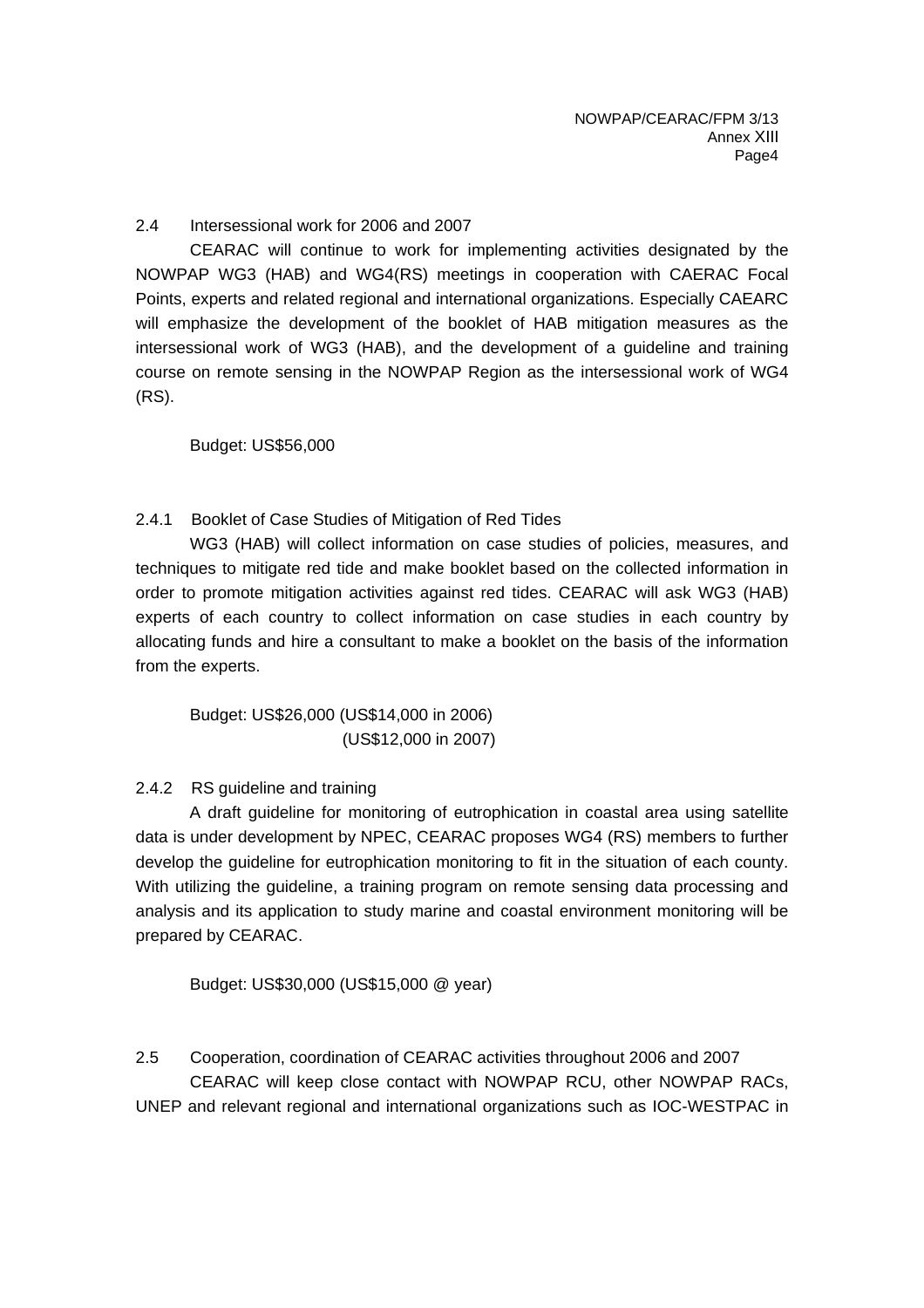order to promote the development of Regional Seas Programme and implementation and development of NOWPAP.

Budget: US\$8,000 throughout 2006 and 2007

# 3. Additional Workplan (1)

CEARAC is ready to support MALITA, on the condition if this activity is approved by the 10<sup>th</sup> IGM upon NOWPAP RCU's request and designated CEARAC as one of the implementing body of this activity. NPEC can also provide some amount of in-kind contribution to this activity. If some parts of the activity are allocated to CEARAC, it is necessary to allocate at least the following amount of budget to implement the activity as the CEARAC additional intersessional work.

Budget: US\$48,000 throughout 2006 and 2007

# 3.1 Organization of the Working Group of Marine Litter (2006)

The meeting will discuss the Terms of Reference of meeting and finalize the plan of the intersessional works designated to Working Group of Marine Litter (WG ML), such as the preparation of the document "Marine Litter in the NOWPAP Region", sectoral guidelines, and monitoring programme. This meeting will be held in conjunction with "the Second International Workshop on Marine Litter in the Northwest Pacific Region" sponsored by Ministry of the Environment of Japan and NPEC.

US\$6,000 (printing meeting reports, etc.)

# 3.2 Intersessional work for marine litter in 2006 and 2007

CEARAC will continue to work for implementing activities designated by the NOWPAP WG ML in cooperation with CAERAC Focal Points, experts and related regional and international organizations. For intersessional work for marine litter in 2006 and 2007 with additional fund from RCU, CEARAC is planning the following activities; preparation of a document "the Marine Litter in the NOWPAP Region"; preparation of brochures for marine litter for the NOWPAP Region; preparation of sectoral guidelines for management policies of marine litter for NOWPAP Members; and development of regional monitoring programmes. The details of those activities are explained in the sections below.

US\$42,000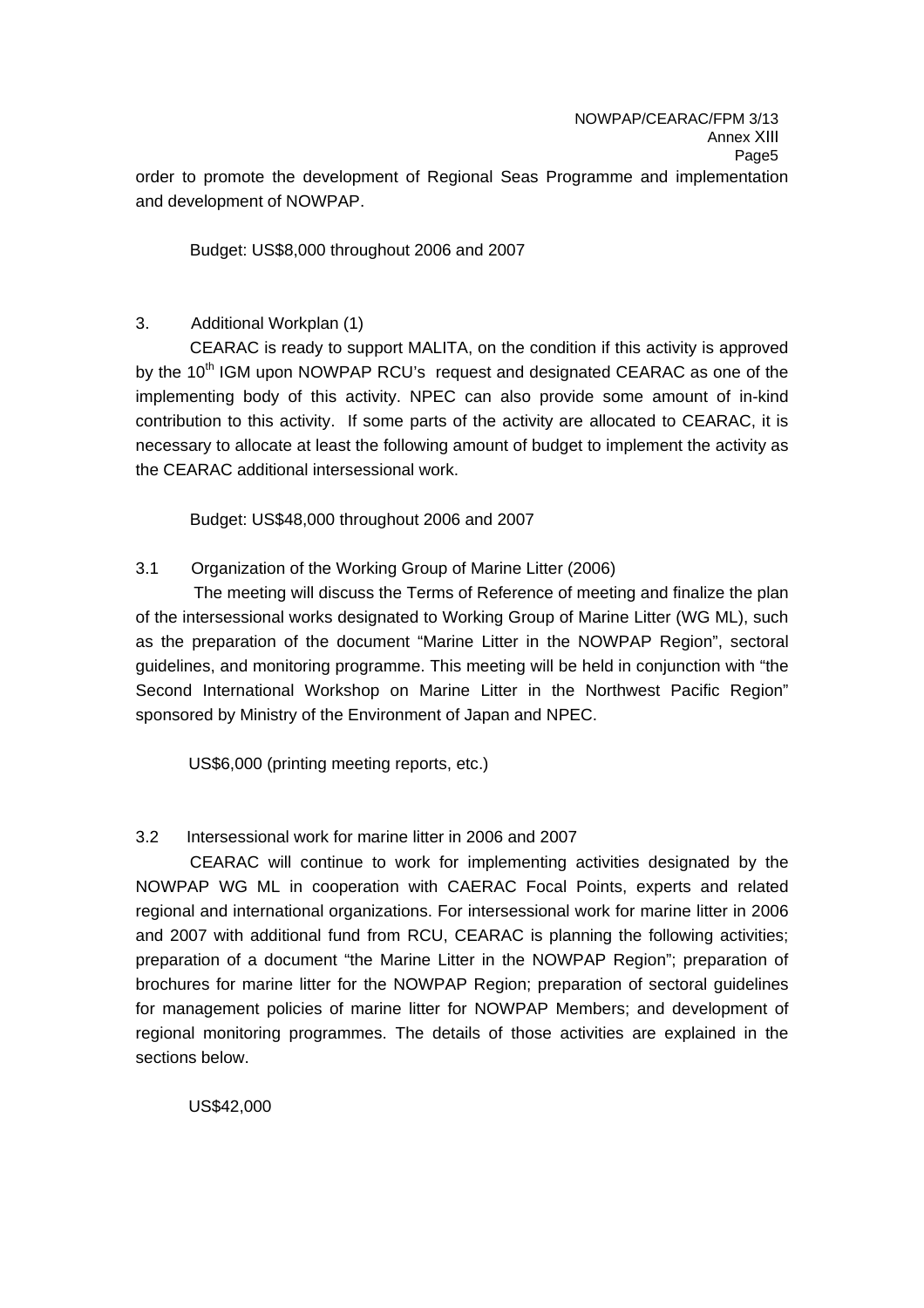3.2.1 Preparation of a document "the Marine Litter in the NOWPAP Region" (2006)

In order to collect and review the existing information relevant to marine litter in each NOWPAP member country, CEARAC will prepare the document "Marine Litter in the NOWPAP Region" with consultants in each member country.

FPs of ML will send a report or information about marine litter of their own countries to CEARAC for the document. The result of the 1<sup>st</sup> International Workshop on Marine Litter in the Northwest Pacific Region (November, 2005) will be also responded to the document.

CAEARC emphasizes that the information about marine litter on the document will become a part of the State of Marine Environment Report in the NOWPAP Region.

US\$12,000 (4@US\$2,000+ print US\$4,000)

3.2.2 Preparation of brochures for marine litter for the NOWPAP Region (2007)

For the purpose of promoting public awareness on the reduction of marine litter, CEARAC will prepare brochures of Marine Litter in the four NOWPAP languages and English. The brochure will be made based on the document "the Marine Litter in the NOWPAP Region" issued by NOWPAP (or CEARAC) in 2006 and on the brochure of "Research on Washed-up Driftage on the Coasts of the Northwest Pacific Region" issued by NPEC.

US\$10,000 (5@US\$2,000)

3.2.3 Preparation of sectoral guidelines for management policies of marine litter for NOWPAP Members (2007)

CEARAC will prepare the sectoral guidelines for the management of marine litter in the various sectors with the cooperation of the other RACs and experts as an element of the Regional Action Plan (RAP) for the Marine Litter Management in the NOWPAP Region. This idea was derived from a research result conducted by NPEC in 2005, which revealed that there are no coherent management programmes of marine litter in all the NOWPAP Members.

#### US\$10,000

3.2.4 Application of regional monitoring programme(2007)

In order to detect and determine the amounts, distribution patterns, effects and trends of marine litter and to identify marine litter hot spots in the NOWPAP region, it is necessary to develop the regional monitoring programme. NPEC has been conducting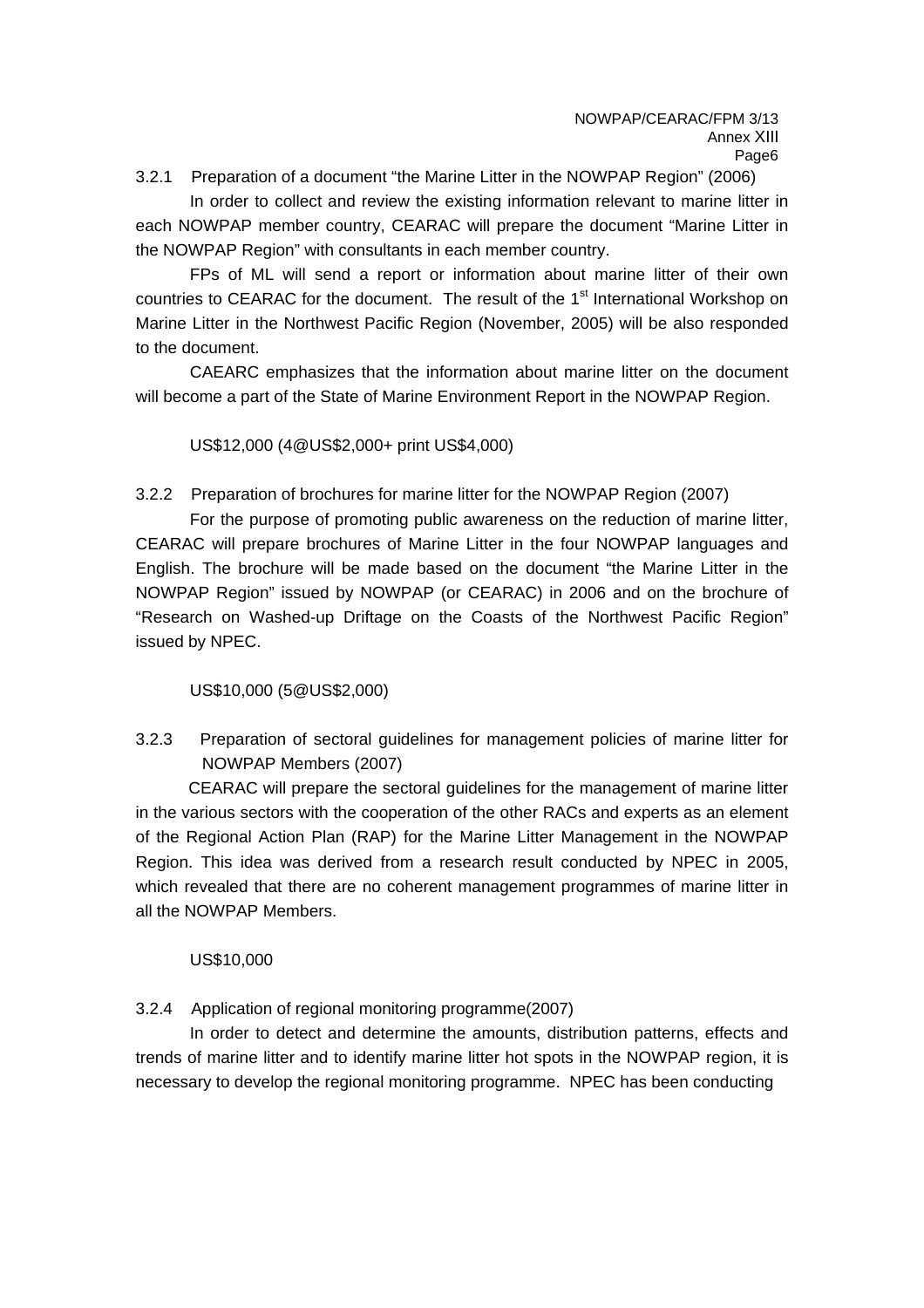the research on buried objects and washed-up driftage on the coasts along the Northwest Pacific Region since 1996, and established a standardized monitoring procedure on 52 coasts with 25 local governments in China, Japan, Korea, and Russia.

CEARAC will be able to introduce the scheme of the monitoring to the NOWPAP Members.

US\$10,000

# 4. Additional Workplan(2)

If some of the parts of "the State of the Marine Report of the NOWPAP Region" which will be edited by POMRAC are designated to CEARAC, CEARAC is willing to participate in this activity with the budget transferred from POMRAC.